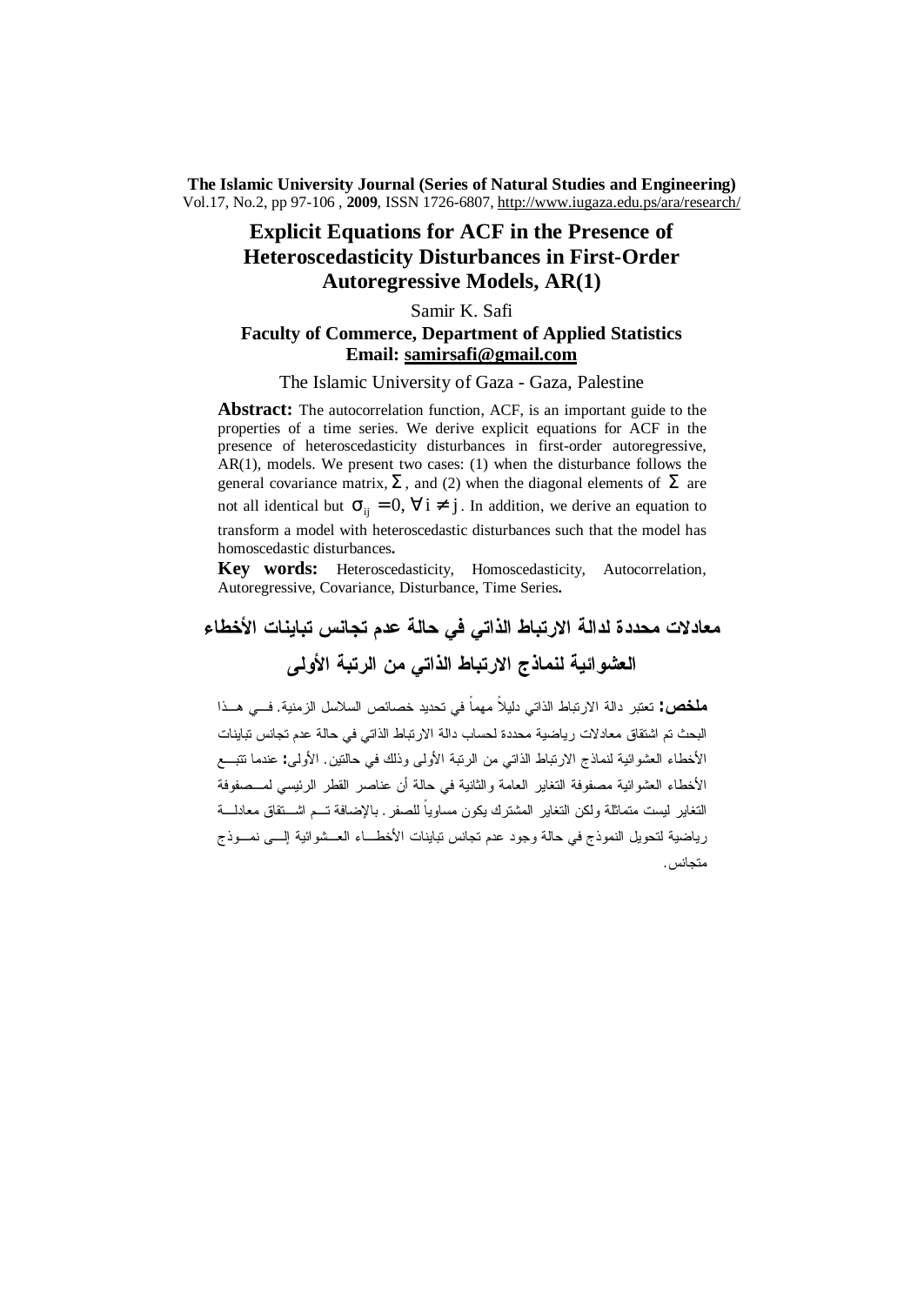# Introduction  $\mathbf{1}$

When the disturbance terms are identically distributed, it implies they have the same variance for all observations. This is known as homoscedasticity. If they are not, it causes serious problems for our estimates and must be corrected if we are to obtain reliable estimates. A sequence or a vector of random variables is heteroskedastic, or heteroscedastic, if the random variables have different variances. The term means "differing variance" and comes from the Greek "hetero" ('different') and "skedasis" ('dispersion'). Heteroscedasticity is a deviation from the identically distributed assumption because the variances are not the same for each value. Heteroscedasticity naturally arises when the observations are based on average data, and in a number of random coefficient models.

The econometrician Robert Engle won the 2003 Nobel Memorial Prize for Economics for his studies on regression analysis in the presence of heteroscedasticity, which led to his formulation of the ARCH (AutoRegressive Conditional Heteroscedasticity) modeling technique.

The consequences of Heteroscedasticity are serious. While parameter estimates remain unbiased, they are no longer efficient, i.e., no longer best linear unbiased estimator (BLUE). Since the estimated error's variance-covariance is not efficient, it invalidates the t-statistic and sometimes making insignificant variables appear to be statistically significant.

This paper is organized as follows. In section 2 we introduce the review of the literature. In Section 3 we derive explicit equations for ACF in the presence of heteroscedasticity disturbances in first-order autoregressive,  $AR(1)$ , models. In addition, we derive an equation to transform a model with heteroscedastic disturbances such that the model has homoscedastic disturbances. Section 4 summarizes the results and offers suggestions for future research on deriving explicit equations for ACF in the presence of heteroscedasticity disturbances.

## $\overline{2}$ Review of the Literature

The disturbance term in time series data is modeled under an assumption of constant variance and the assumption of heteroscedastic disturbances has traditionally been considered in the context of cross-sectional data. With time series data the disturbance term is modeled with some kind of stochastic process, and most of the conventional stochastic processes assume homoscedasticity (Judge et al., 1985). Studies of many econometric time series models for financial markets revealed that it is unreasonable to as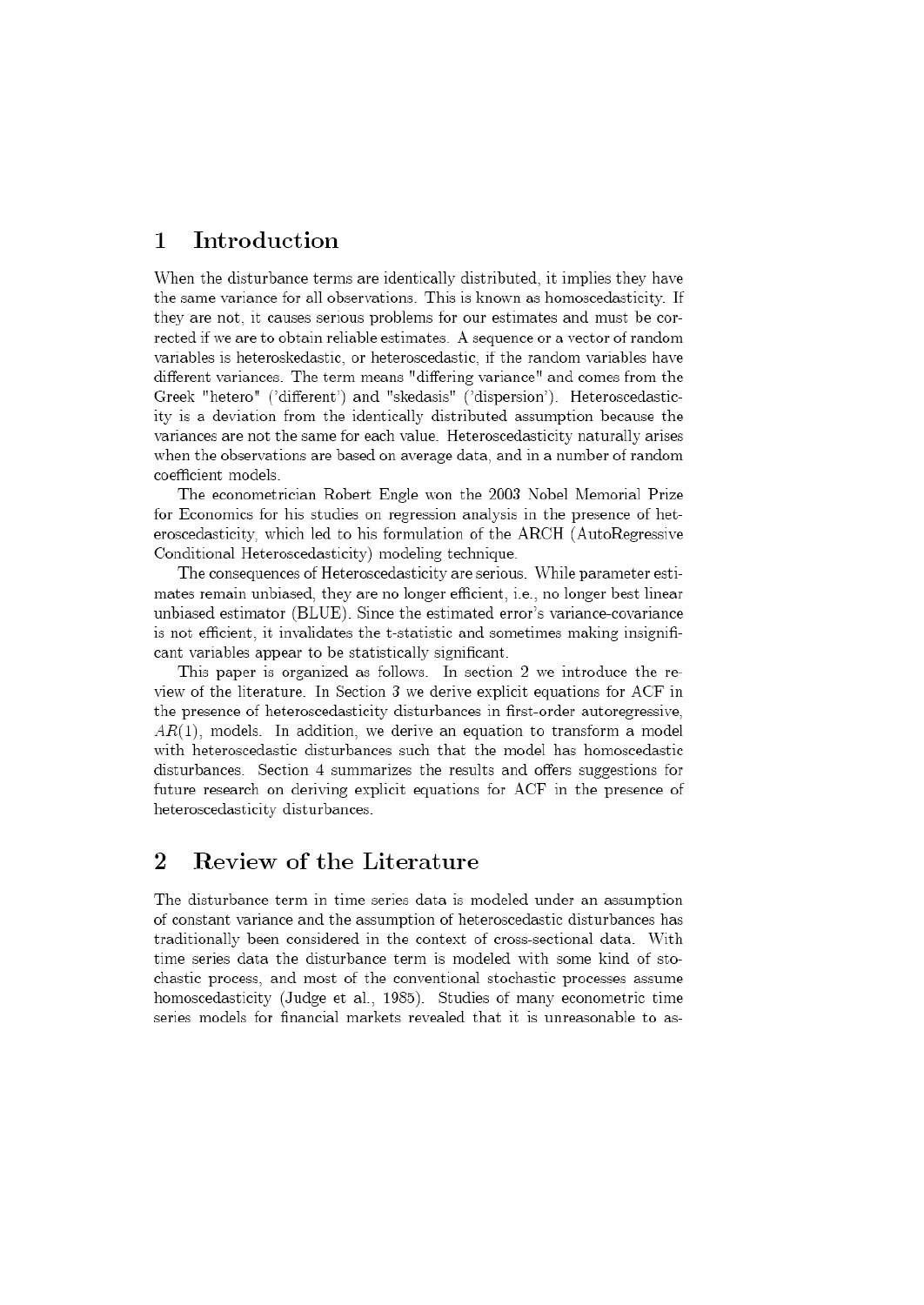sume that conditional variance of the disturbance term is constant, as it for many stochastic processes. Two exceptions are the heteroscedastic stochastic processes proposed by Engle (1982) and Cragg (1982). Engle (1982), showed that, for many economic models, it is unreasonable to assume that the conditional forecast variance  $var(y_t|y_{t-1})$  is constant, and that is more realistic to assume that  $var(y_t|y_{t-1})$  depends on  $y_{t-1}$ .

Bumb, and Kelejian (1983) have studied the autocorrelated and heteroscedastic disturbances in linear regression analysis. They discussed various procedures to test for the possibility that the disturbance terms of a linear regression model are autocorrelated in a first order process with a constant autoregressive coefficient.

Heteroscedasticity is a problem often faced by statisticians and econometricians. There is a large literature on estimating and testing heteroscedasticity, see for example, Wallentin and Agren (2002), Kalirajan, K. P. (1989), Evans and King (1988) and Farebrother (1987). Praetz (2008) discussed the effect of autocorrelated disturbances when they are not modeled on the statistics used in drawing inferences in the multiple linear regression model. He derived biases for the  $F$  and  $R^2$  statistics and evaluates them numerically for an example. He discussed the reflections for empirical research on the causes, detection and treatment of autocorrelation.

## 3 Autocorrelation Function (ACF)

The autocorrelation function, abbreviated ACF, is an important guide to the properties of a time series. It measures the correlation between observations at different distances apart. This behavior is a powerful tool to identify a preliminary model for the time series. The ACF gives a better understanding of correlation structure of the data, and, within the Box Jenkins framework, a rough idea of the order of the components to be used in any autoregressive model.

# $3.1$ General Heteroscedastic Autocorrelation Function  $(GHACF)$

In autoregressive models, the current value of the process is expressed as a finite, linear aggregate of previous values of the process and a noise  $e_t$ . Let the values of a process at equally spaced times  $t, t-1, t-2, \ldots$ , denoted by  $Z_t$ ,  $Z_{t-1}$ ,  $Z_{t-2}$ ,.... Then  $Z_t = \phi_1 Z_{t-1} + \phi_2 Z_{t-2} + \cdots + \phi_p Z_{t-p} + e_t$  is called an autoregressive process of order  $p$ , abbreviated  $AR(p)$ .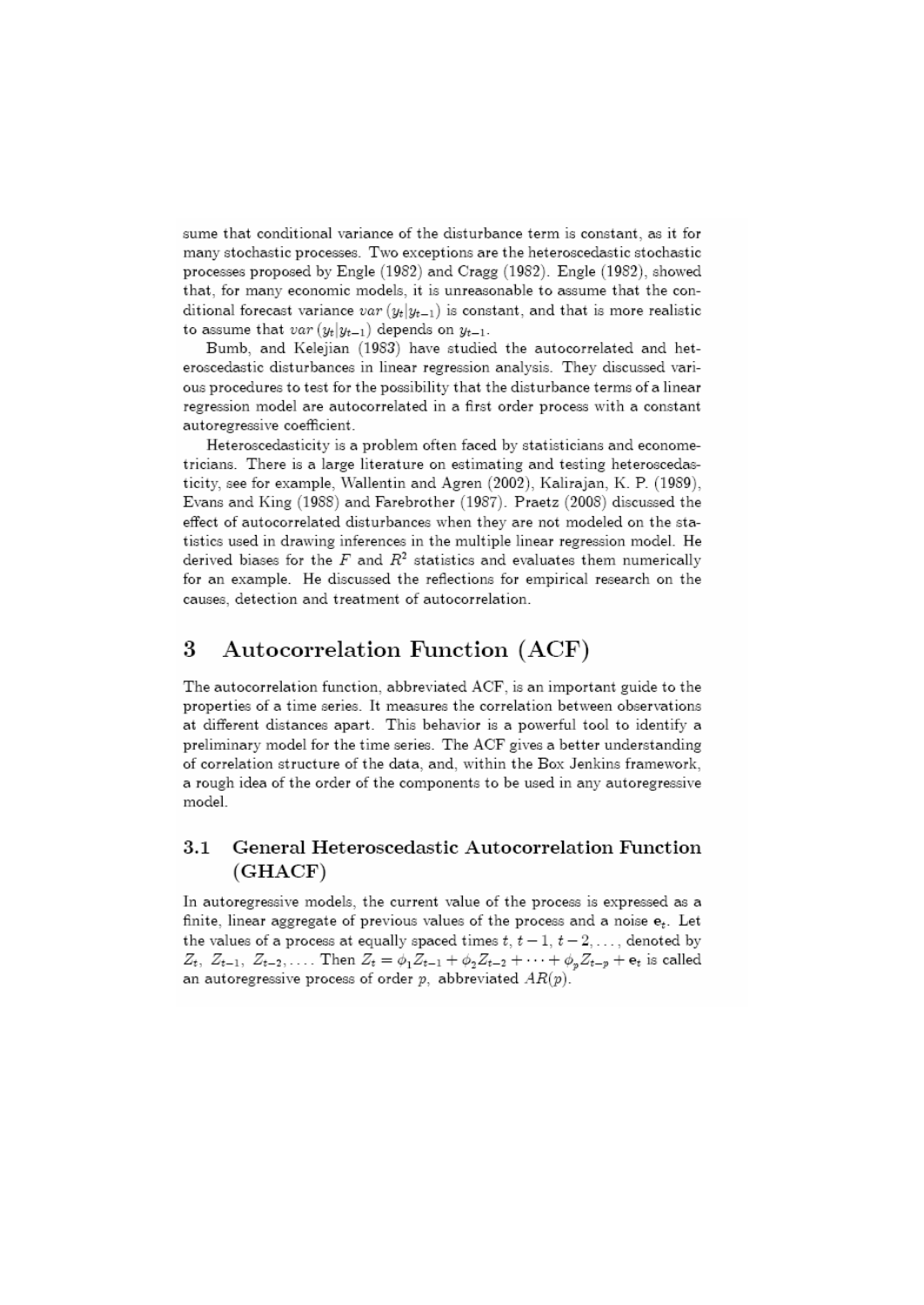The p-th order autoregressive process may be written in terms of backward shift operator  $B$ 

$$
Z_t = \left(1 - \phi_1 B - \dots - \phi_p B^p\right)^{-1} \mathbf{e}_t \tag{3.1}
$$

The first-order autoregressive process,  $AR(1)$ ,  $Z_t = (1 - \phi B)^{-1} e_t$  may be written as

$$
Z_t = \sum_{j=0}^{\infty} \phi^j \mathbf{e}_{t-j}, \ t = 0, \pm 1, \pm 2, \dots \tag{3.2}
$$

 $AR(1)$  is causal, i.e.  $|\phi| < 1$ . In this paper it will be assumed that the disturbance term has mean zero,  $E(e) = 0$ , and the covariance matrix  $Cov(e_i, e_j) = \Sigma = \sigma^2 \Psi$  where

$$
\Sigma = \sigma^2 \Psi = \begin{bmatrix} \sigma_{11} & \sigma_{12} & \dots & \sigma_{1t} \\ \sigma_{21} & \sigma_{22} & \dots & \sigma_{2t} \\ \vdots & \vdots & \ddots & \vdots \\ \sigma_{t1} & \sigma_{t2} & \dots & \sigma_{tt} \end{bmatrix}
$$
 (3.3)

Note e is a random vector with E (e) = 0 and E (ee) =  $\Sigma = \sigma^2 \Psi$ , autocorrelation exists if the disturbance terms corresponding to different observations are correlated, that is, if  $\Psi$  is not diagonal.

**Definition 3.1** The covariance between  $Z_t$  and  $Z_{t+k}$ , separated by k intervals of time, which under the stationary assumption must be the same for all t, is called the autocovariance function at lag k, abbreviated ACVF, and is defined bу

$$
\gamma_{k} = Cov(Z_{t}, Z_{t+k}) = E[(Z_{t} - \mu)(Z_{t+k} - \mu)] \tag{3.4}
$$

In this paper we are assuming that  $Z_t$  has zero mean. We can always introduce a nonzero mean by replacing  $Z_t$  by  $Z_t - \mu$  throughout our equations.

Definition 3.2 The autocorrelation function at lag  $k$ , that is the correlation between  $Z_t$  and  $Z_{t+k}$  is defined by

$$
\rho_k = \frac{\gamma_k}{\gamma_0} \tag{3.5}
$$

where  $\gamma_0 = \sigma_Z^2$  is the same at time  $t + k$  as at time t.

Lemma 3.1 Consider a first-order autoregressive model with parameter  $\phi$ ,  $Z_t = \phi Z_{t-1} + \mathbf{e}_t$ , with  $E(\mathbf{e}_t) = \mathbf{0}$ , and  $Cov(\mathbf{e}_i, \mathbf{e}_j) = \Sigma$ , where  $\Sigma$  is given in  $(3.3)$ . Then the autocovariance function at lag  $k$  is given by

$$
\gamma_k = \sum_{j=0}^{t-k-1} \sum_{i=0}^{t-1} \phi^{j+i} \sigma_{t-i,t-k-j} \tag{3.6}
$$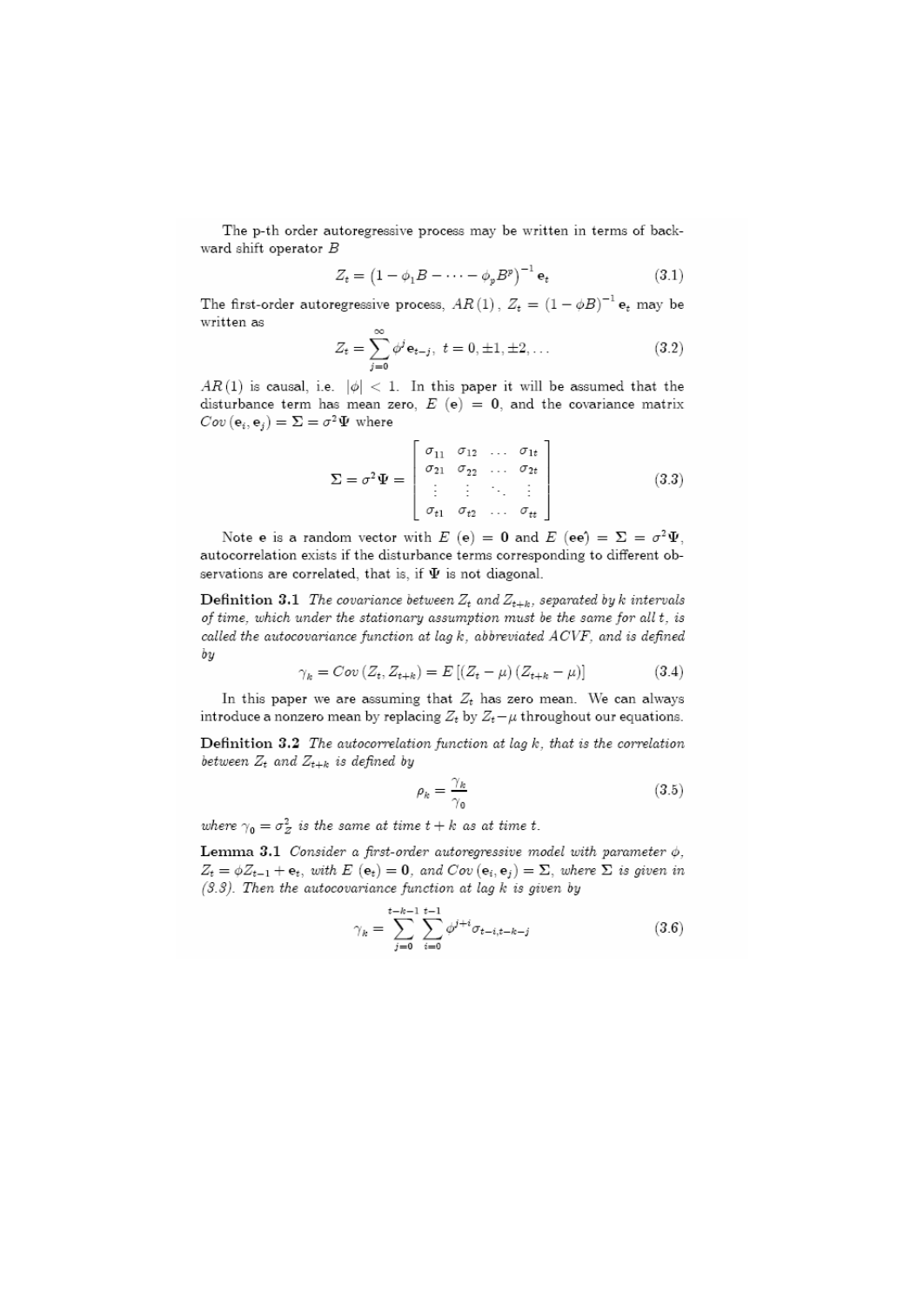**Proof.** Using Definition  $(3.2)$ , the  $AR(1)$  model can be written as

$$
Z_{t} = (1 - \phi B)^{-1} e_{t} = \sum_{i=0}^{t-1} \phi^{i} B^{i} e_{t}
$$
  
\n
$$
= \sum_{i=0}^{t-1} \phi^{i} e_{t-i}
$$
  
\nThen  
\n
$$
Z_{t} Z_{t-k} = \left(\sum_{i=0}^{t-1} \phi^{i} e_{t-i}\right) \left(\sum_{j=0}^{t-k-1} \phi^{j} e_{t-k-j}\right)
$$
  
\n
$$
= \sum_{j=0}^{t-k-1} \sum_{i=0}^{t-1} \phi^{j+i} e_{t-i} e_{t-k-i}
$$
  
\nUsing Definition (3.4), the ACVF at lag k is  
\n
$$
\gamma_{k} = E\left[Z_{t} Z_{t-k}\right] = E\left[\sum_{j=0}^{t-k-1} \sum_{i=0}^{t-1} \phi^{j+i} e_{t-i} e_{t-k-i}\right]
$$
  
\n
$$
= \sum_{j=0}^{t-k-1} \sum_{i=0}^{t-1} \phi^{j+i} E\left(e_{t-i} e_{t-k-i}\right) = \sum_{j=0}^{t-k-1} \sum_{i=0}^{t-1} \phi^{j+i} \sigma_{t-i,t-k-j}
$$

The next theorem derives the GHACF at lag  $k$  when  $\sigma_{i,j}\neq 0$  for all  $i\neq j$ in  $AR(1)$  models.

Theorem 3.1 Suppose the disturbance term follows the general covariance matrix, i.e.  $Cov(e_i, e_j) = \Sigma$ , where  $\Sigma$  is given in (3.3) with  $\sigma_{i,j} \neq 0$  for all  $i\neq j.$  Then the GHACF at lag  $k$  is given by

$$
\rho_k = \frac{\sum_{j=0}^{t-k-1} \sum_{i=0}^j \phi^j \sigma_{t-i,t-j+i-k} + \sum_{j=0}^{t-2} \sum_{i=1}^{t-j-1} \phi^{t+j-k} \sigma_{t-i-j,i}}{\sum_{j=0}^{t-1} \sum_{i=0}^j \phi^j \sigma_{t-i,t-j+i} + \sum_{j=0}^{t-2} \sum_{i=1}^{t-j-1} \phi^{i+j} \sigma_{t-i-j,i}}
$$
(3.7)

 $\blacksquare$ 

Proof. Using (3.6), the ACVF at lag 0

$$
\sigma_{tt} + \phi \left( \sigma_{t,t-1} + \sigma_{t-1,t} \right) + \phi^2 \left( \sigma_{t,t-2} + \sigma_{t-1,t-1} + \sigma_{t-2,t} \right) +
$$
\n
$$
\phi^3 \left( \sigma_{t,t-3} + \sigma_{t-1,t-2} + \sigma_{t-2,t-1} + \sigma_{t-3,t} \right) + \cdots +
$$
\n
$$
\gamma_0 = \phi^{t-1} \left( \sigma_{t,1} + \sigma_{t-1,2} + \sigma_{t-2,3} + \cdots + \sigma_{1,t} \right) +
$$
\n
$$
\phi^t \left( \sigma_{t-1,1} + \sigma_{t-2,2} + \sigma_{t-3,3} + \cdots + \sigma_{1,t-1} \right) + \cdots +
$$
\n
$$
\phi^{2t-3} \left( \sigma_{12} + \sigma_{21} \right) + \phi^{2t-2} \sigma_{11}
$$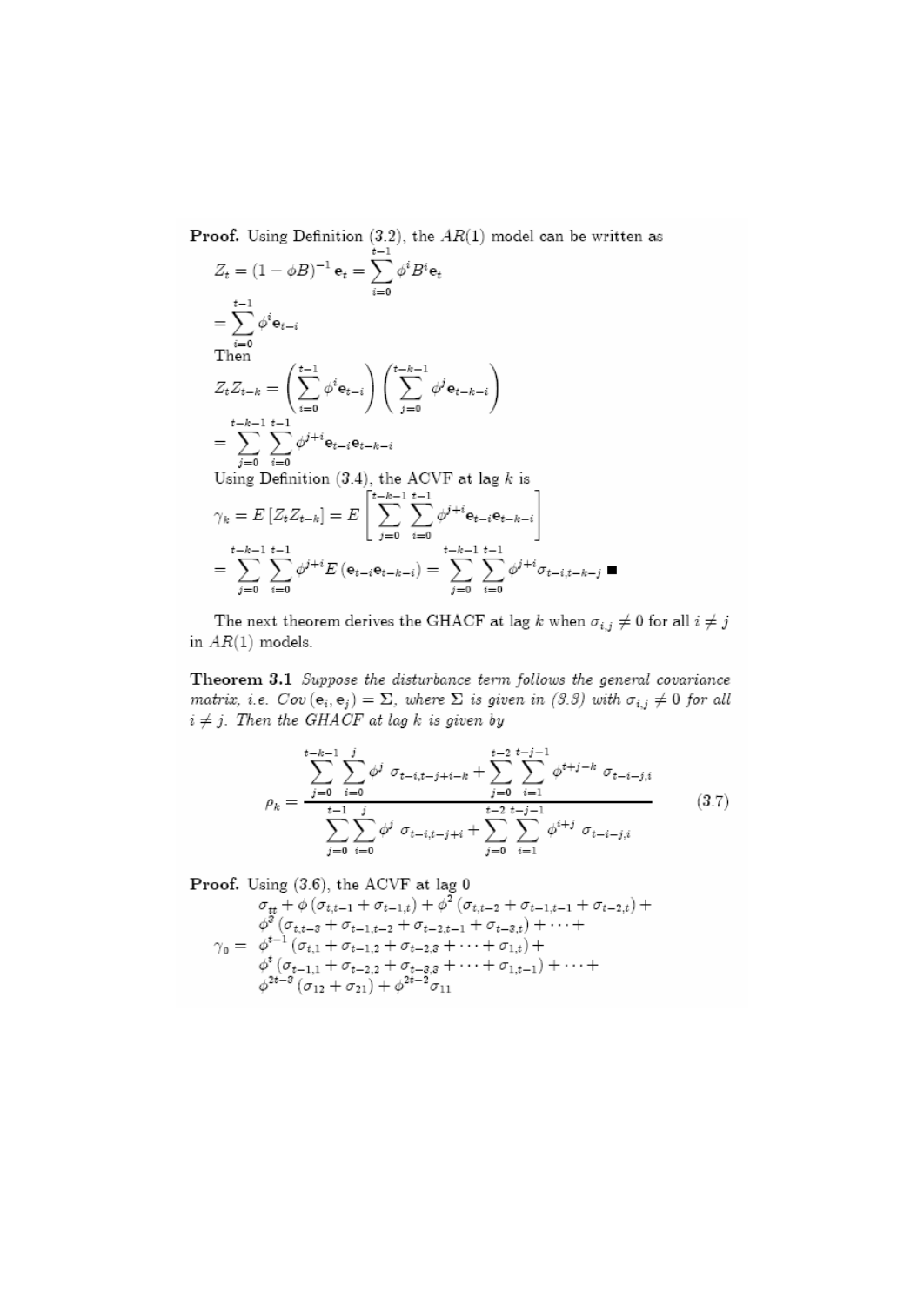Collecting terms, we find that the ACVF at lag 0, i.e. the variance of the process is

$$
\gamma_0 = \sum_{j=0}^{t-1} \sum_{i=0}^j \phi^j \ \sigma_{t-i,t-j+i} + \sum_{j=0}^{t-2} \sum_{i=1}^{t-j-1} \phi^{i+j} \ \sigma_{t-i-j,i} \tag{3.8}
$$

 $\begin{array}{c} \sigma_{t,t-1}+\phi\left(\sigma_{t,t-2}+\sigma_{t-1,t-1}\right)+\phi^2\left(\sigma_{t,t-3}+\sigma_{t-1,t-2}+\sigma_{t-2,t-1}\right)+\\ \phi^3\left(\sigma_{t,t-4}+\sigma_{t-1,t-3}+\sigma_{t-2,t-2}+\sigma_{t-3,t-1}\right)+\cdots+\\ \gamma_1=\begin{array}{c} \phi^{t-1}\left(\sigma_{t-1,1}+\sigma_{t-2,2}+\sigma_{t-3,3}+\cdots+\sigma_{1,t-1}\right)+\\ \phi^t\left(\sigma_{t-2,1}+\sigma_{t-3,2}+\sigma_{t-4,3}$ 

Collecting terms, we find that the ACVF at lag 1 is

$$
\gamma_1 = \sum_{j=0}^{t-2} \sum_{i=0}^j \phi^j \ \sigma_{t-i,t-j+i-1} + \sum_{j=0}^{t-2} \sum_{i=1}^{t-j-1} \phi^{t+j-1} \ \sigma_{t-i-j,i} \tag{3.9}
$$

Similarly, the ACVF at lag  $k$  is

$$
\gamma_k = \sum_{j=0}^{t-k-1} \sum_{i=0}^j \phi^j \ \sigma_{t-i, t-j+i-k} + \sum_{j=0}^{t-2} \sum_{i=1}^{t-j-1} \phi^{t+j-k} \ \sigma_{t-i-j,i} \tag{3.10}
$$

Dividing (3.10) by (3.8), we get (3.7), and that completes the proof.  $\blacksquare$ 

#### $3.2$ Heteroscedastic Autocorrelation Function (HACF)

Heteroscedasticity exists if the diagonal elements of  $\Sigma$  in (3.3) are not all identical and the disturbance term is free from autocorrelation. In other words, the disturbances are pairwise uncorrelated. This assumption is likely to be realistic one when using cross-sectional data. In this case  $\Sigma$  can be written as a diagonal matrix with the *i*th diagonal element given by  $\sigma_{ii}$ . We assume  $E(e_t) = 0$ , and  $Cov(e_i, e_j) = \Sigma$ , where  $\Sigma = diag(\sigma_{11}, \sigma_{22}, \ldots, \sigma_{tt})$ . Thus

$$
Cov(\mathbf{e}_i, \mathbf{e}_j) = \Sigma = \begin{bmatrix} \sigma_{11} & 0 & \dots & 0 \\ 0 & \sigma_{22} & \dots & 0 \\ \vdots & \vdots & \ddots & \vdots \\ 0 & 0 & \dots & \sigma_{tt} \end{bmatrix}
$$
(3.11)

The next theorem derives the HACF, at lag k when  $\sigma_{ij} = 0$  for all  $i \neq j$ , i.e.  $\Sigma = diag(\sigma_{11}, \sigma_{22}, \ldots, \sigma_{tt})$  in  $AR(1)$  models.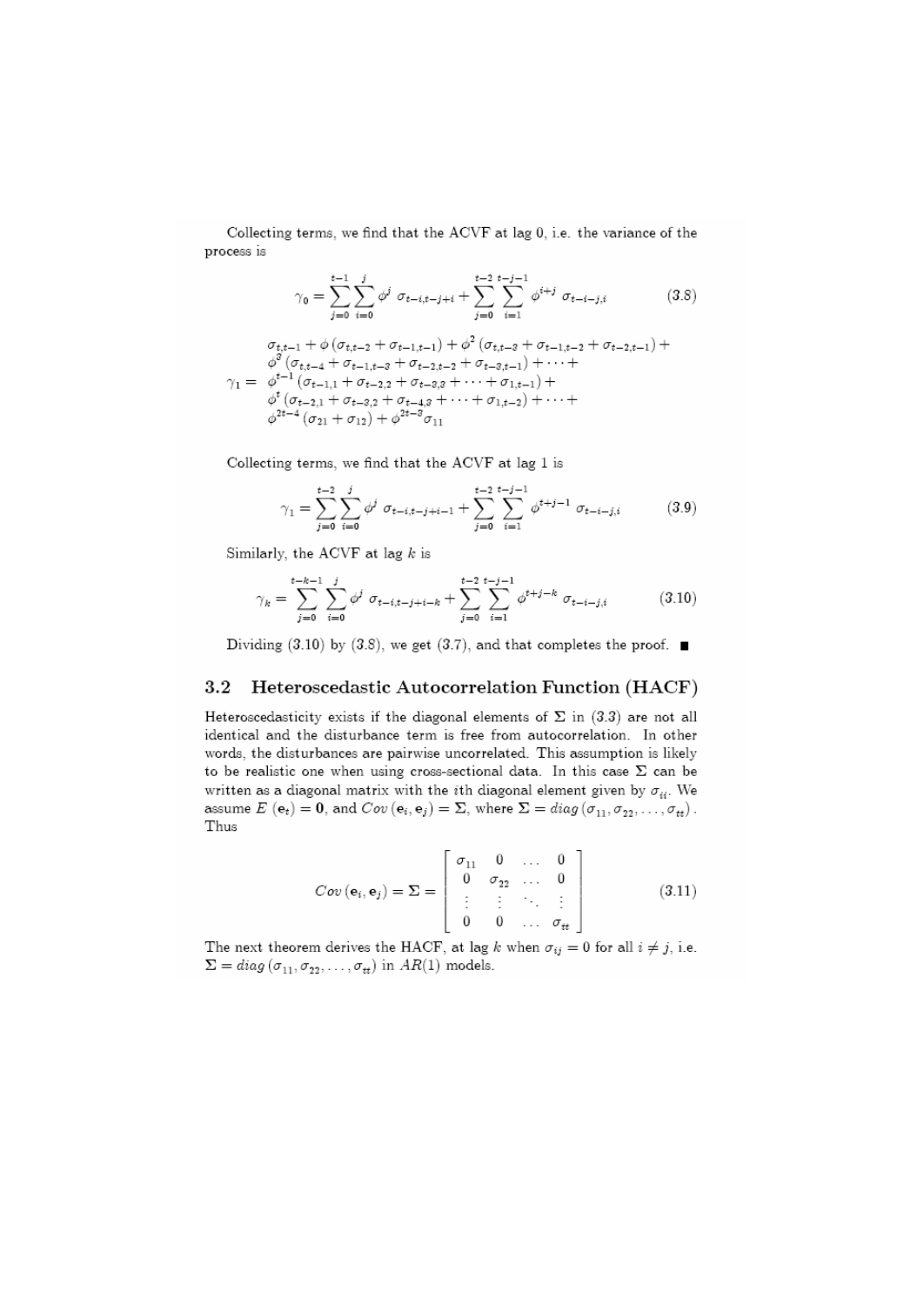**Theorem 3.2** Consider AR(1) model with parameter  $\phi$ ,  $Z_t = \phi Z_{t-1} + \mathbf{e}_t$ , E  $(e_t) = 0$ , and  $Cov(e_i, e_j) = \Sigma$ , where  $\Sigma = diag(\sigma_{11}, \sigma_{22}, \ldots, \sigma_{tt})$  as given in  $(3.11)$ . Then HACF at lag k is given by

$$
\rho_k = \frac{\sum_{i=k}^{t-1} \phi^{2i-k} \sigma_{t-i,t-i}}{\sum_{i=0}^{t-1} \phi^{2i} \sigma_{t-i,t-i}}
$$
(3.12)

**Proof.** Using  $(3.6)$  the ACVF at lag 0,

 $\gamma_0 = \sigma_{tt} + \phi^2 \sigma_{t-1,t-1} + \phi^4 \sigma_{t-2,t-2} + \cdots + \phi^{2t-2} \sigma_{11}$ . Then the ACVF at lag 0, *i.e. the variance of the process is* 

$$
\gamma_0 = \sum_{i=0}^{t-1} \phi^{2i} \sigma_{t-i, t-i} \tag{3.13}
$$

The ACVF at lag 1

 $\gamma_1 = \phi \sigma_{t-1,t-1} + \phi^3 \sigma_{t-2,t-2} + \cdots + \phi^{2t-3} \sigma_{11}$ . Then the ACVF at lag 1 is

$$
\gamma_1 = \sum_{i=1}^{t-1} \phi^{2i-1} \sigma_{t-i, t-i} \tag{3.14}
$$

Similarly, the ACVF at lag k is

$$
\gamma_k = \sum_{i=k}^{t-1} \phi^{2i-k} \sigma_{t-i, t-i}
$$
\n(3.15)

Dividing (3.15) by (3.13), we get (3.12), and that completes the proof.  $\blacksquare$ 

Homoscedasticity exists if the diagonal elements of  $\Sigma$  in (3.3) are all identical and the disturbance term, e, is free from autocorrelation, i.e.  $\sigma_{ij} = 0$ for all  $i \neq j$ . In this case, the disturbance term is a sequence of independent, identically distributed random variables.

**Corollary 3.1** Suppose in the previous theorem  $\sigma_{ij} = 0$  for all  $i \neq j$ , and Var(e<sub>t</sub>) =  $\sigma^2$  for all t, by taking  $t \to \infty$  in (3.13), (3.14), and (3.15), we<br>get  $\gamma_0 = \frac{\sigma^2}{1-\phi^2}$ ,  $\gamma_1 = \phi \frac{\sigma^2}{1-\phi^2}$ , and  $\gamma_k = \phi^k \frac{\sigma^2}{1-\phi^2}$ , respectively. Then the ACF at lag k is given by  $\rho_k = \phi^k$ ,  $k \geq 0$ , which is the well known ACF for  $AR(1)$  process.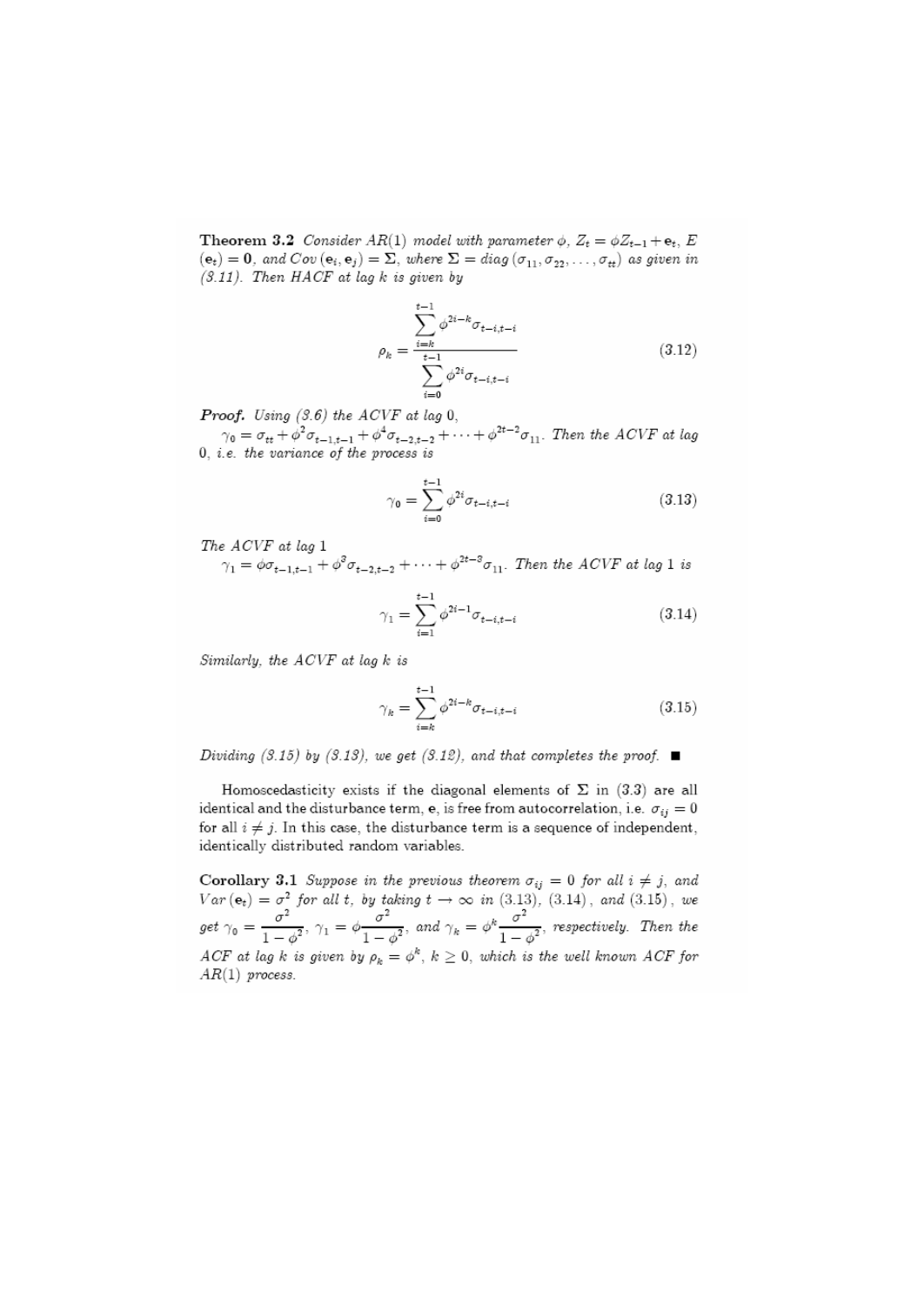The main objective of the next theorem is to transform a model with heteroscedastic disturbances such that the model has homoscedastic disturbances. We start with  $AR(1)$  process assuming that  $e_t$  has  $N(0, \sigma^2 \Psi_{tt})$ , then we derive an equation which is a function of the autoregressive coefficient,  $\phi$ , and the covariance matrix,  $\Psi_{tt}$ , but with new disturbance term that follows  $N(0, \sigma^2)$ .

**Theorem 3.3** Let 
$$
Z_t = \phi Z_{t-1} + \mathbf{e}_t
$$
 where  $\mathbf{e}_t$  has  $N(0, \sigma^2 \Psi_{tt})$  Define  $W_t = \frac{Z_t - Z_{t-1}}{\sqrt{\Psi_{tt}}}$ , then  $W_t = (\phi - 1) \sqrt{\frac{\Psi_{t-1,t-1}}{\Psi_{tt}}} \sum_{j=0}^{t-1} W_{t-j-1} + \delta_t$ , where  $\delta_t = \frac{\mathbf{e}_t}{\sqrt{\Psi_{tt}}}$  has  $N(0, \sigma^2)$ , provided that  $\Psi$  is a full positive definite matrix, i.e.  $Z\Psi Z > 0$ 

**Proof.** Recall  $Z_t = \phi Z_{t-1} + \mathbf{e}_t$  and define  $W_t = \frac{Z_t - Z_{t-1}}{\sqrt{\Psi_{tt}}}$ , then  $W_t = \frac{\phi Z_{t-1} + \mathbf{e}_t - Z_{t-1}}{\sqrt{\Psi_{tt}}}$  $=\frac{\left(\phi-1\right)Z_{t-1}}{\sqrt{\Psi_{tt}}}\!+\!\frac{\mathbf{e}_{t}}{\sqrt{\Psi_{tt}}}$  Then  $W_t = \frac{(\phi - 1)}{\sqrt{\Psi_{tt}}} Z_{t-1} + \delta_t, \text{ where } \delta_t = \frac{\mathbf{e}_t}{\sqrt{\Psi_{tt}}} \sim N\left(0, \sigma^2\right)$  $(3.16)$ Similarly<sub>2</sub>

$$
W_{t-1} = \frac{Z_{t-1} - Z_{t-2}}{\sqrt{\Psi_{t-1,t-1}}}
$$
  
=  $\frac{Z_{t-1} - BZ_{t-1}}{\sqrt{\Psi_{t-1,t-1}}}$ , where *B* is backward shift operator,  $BZ_{t-1} = Z_{t-2}$   
=  $\frac{(1 - B)Z_{t-1}}{\sqrt{\Psi_{t-1,t-1}}}$   
Then  $\sqrt{\Psi_{t-1,t-1}} (1 - B)^{-1} W_{t-1} = Z_{t-1}$  (3.17)

By substituting  $(3.17)$  in  $(3.16)$  we get  $W_t = \left(\phi-1\right) \sqrt{\frac{\Psi_{t-1,t-1}}{\Psi_{tt}}} \left(1-B\right)^{-1} W_{t-1} + \delta_t$  $= (\phi - 1) \sqrt{\frac{\Psi_{t-1,t-1}}{\Psi_{tt}}} \sum_{i=0}^{t-1} B^j W_{t-1} + \delta_t, \qquad (1-B)^{-1} = \sum_{i=0}^{t-1} B^j$  $= (\phi - 1) \sqrt{\frac{\Psi_{t-1,t-1}}{\Psi_{tt}}} \sum_{i=0}^{t-1} W_{t-j-1} + \delta_t$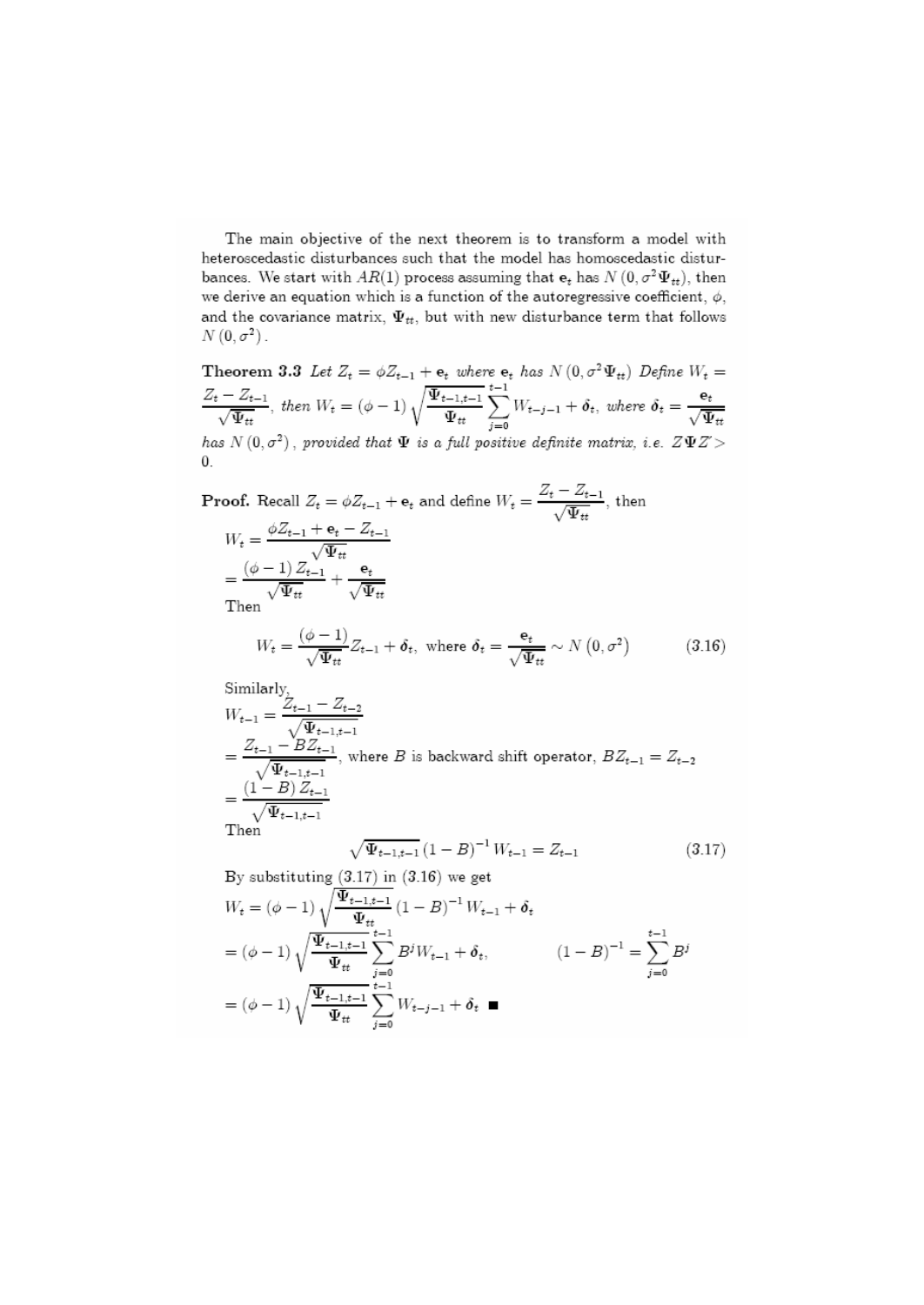### $\overline{4}$ Summary and Future Research

This paper has investigated an important statistical problem concerning the autocorrelation function, ACF, in the presence of heteroscedasticity disturbances in first-order autoregressive,  $AR(1)$ , models. We have derived explicit equations for ACF when the disturbance follows the general covariance matrix,  $\Sigma$ , and when the diagonal elements of  $\Sigma$  are not all identical but  $\sigma_{i,j}=0$  $\forall i \neq j$ , i.e.  $\Sigma = diag(\sigma_{11}, \sigma_{22}, \ldots, \sigma_{tt})$ . In addition, we have derived an equation to transform a model with heteroscedastic disturbances such that the model has homoscedastic disturbances.

The plan of the future research is to extend the explicit equations that we have derived in this paper for ACF in the presence of heteroscedasticity disturbances in the general form of the autoregressive models, i.e. in autoregressive models with order  $p$ ,  $AR(p)$ .

### 5 Acknowledgements

I would like to express my appreciation to two referees for their comments that led to an improvement of the paper. Also, I want to extend my sincere acknowledgement to Dr. Bisher Iqelan who reviewed the manuscript and provided me with useful comments and suggestions.

# References

- [1] Bumb, B. and Kelejian, H. (1983) "Autocorrelated and Heteroscedastic Disturbances in Linear Regression Analysis: A Monte Carlo study," The Indian Journal of Statistics, 45, Series B, Pt. 2, 257-270.
- [2] Cragg, J. G. (1982) "Estimation and Testing in Time Series Regression Models with Heteroscedastic Disturbances," Journal of Econometrics, 20, 135-157.
- [3] Engle, R. F. (1982) "Autoregressive Conditional Heteroscedasticity with Estimation of the variance of United Kingdom Inflation," Econometrica, 50.987-1008.
- [4] Evans, M. A. and King, M. L. (1988) "A further class of tests for heteroscedasticity," Journal of Econometrics, 37, 265-276.